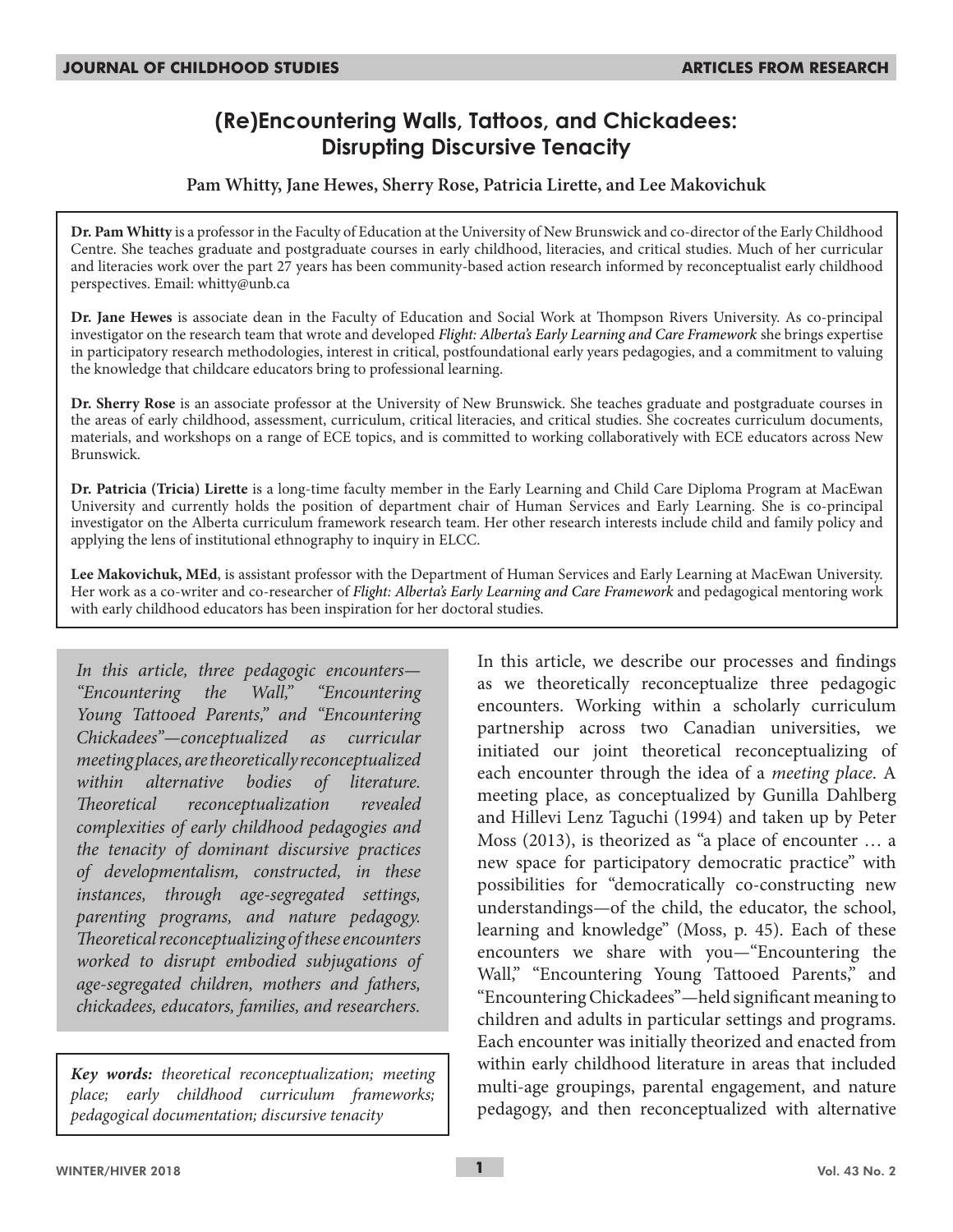bodies of literature.

## **Theoretical reconceptualizing**

For us, theoretical reconceptualizing within and across these encounters initially centred on collections of documented artifacts that detailed each encounter. As we jointly reengaged with these collections, we moved outside pedagogical research and into literature offering possibilities for us to see differently. For example, with "Encountering the Wall"—originally a project on citizenship, we looked to political and social literature on the meaning of walls themselves; for "Encountering Young Tattooed Parents" we moved out of the parent engagement literature and into literature on the meaning of tattoos; and with "Encountering Chickadees" within the forest, we moved away from nature pedagogy for young children and into literature on common worlding. Our deliberate seeking out of other disciplinary theory worked to help us confront what we have come to call *discursive tenacity*—established, pervasive ways of thinking, acting, and being. In the case of these three encounters, the discursive tenacity of developmentalism can be seen with constructions of age segregation, parental engagement, and humancentric nature pedagogy for young children. With different theorizings, we came to see more clearly how particular practices worked to sustain developmental discursive practices in our everyday lives with young children, their families, the natural environment, and each other. We share these encounters and processes with you in this article.

## **Curriculum frameworks as productive spaces**

Over the past decade, early childhood scholars within Canada have been rethinking approaches to curriculum in the early years, situating Canada within an international body of scholarship (Ashton, 2014; Hewes, Whitty, et al., 2016; Heydon & Iannacci, 2008; Pacini-Ketchabaw, 2010; Pacini-Ketchabaw, Nxumalo, Kocher, Elliot, & Sanchez, 2015; Pacini-Ketchabaw & Prochner, 2013). The production and implementation of provincial early learning and child care curriculum frameworks opens critical spaces for educational debate and democratic participation. And, as Rachel Langford (2010) points out, provincial early learning curriculum frameworks have opened up new directions in early childhood care and education in Canada. While keeping in mind that pedagogical frameworks "cannot be thought of as innocent tools" (Pacini-Ketchabaw & Pence, 2011, p. 6) we concur with Emily Ashton's thinking that "recent pan-Canadian uptake of curriculum frameworks and pedagogical documentation may incite counter possibilities and provocations with those of us working with young children" (abstract, p. 3).

For us, our work with the ongoing uptake of curriculum frameworks and pedagogical encounters across two provinces entails an ethical responsibility to contest dominant discourses (Moss, 2007). Our efforts to theoretically reconceptualize each of these encounters made it possible to confront the tenacious thinking that sustains dominant discourses in our everyday work with young children, their families, and each other. In each of these encounters we question taken-for-granted practices and reimagine other relationalities. Our hope is that these everyday examples may illuminate and inspire your practice and theorizing to think otherwise.

With "Encountering the Wall," early childhood faculty and educators took up the experimental movement of traversing and disrupting specific linguistic and material practices and their subsequent pedagogic effects. These particular effects contribute to fixing developmental identities of toddlers and 3-, 4-, and 5-year-olds. Through close observation, dialogue, and critical revisiting of pedagogic documentation, faculty and educators uncovered assumptions within pedagogic practices that act to govern multi-age experiences. As a consequence, our collective framing of very young children shifted, from "troublesome toddlers" to active agentic citizens.

In the case of "Encountering the Wall," the wall is located within a university-based child care centre where partitions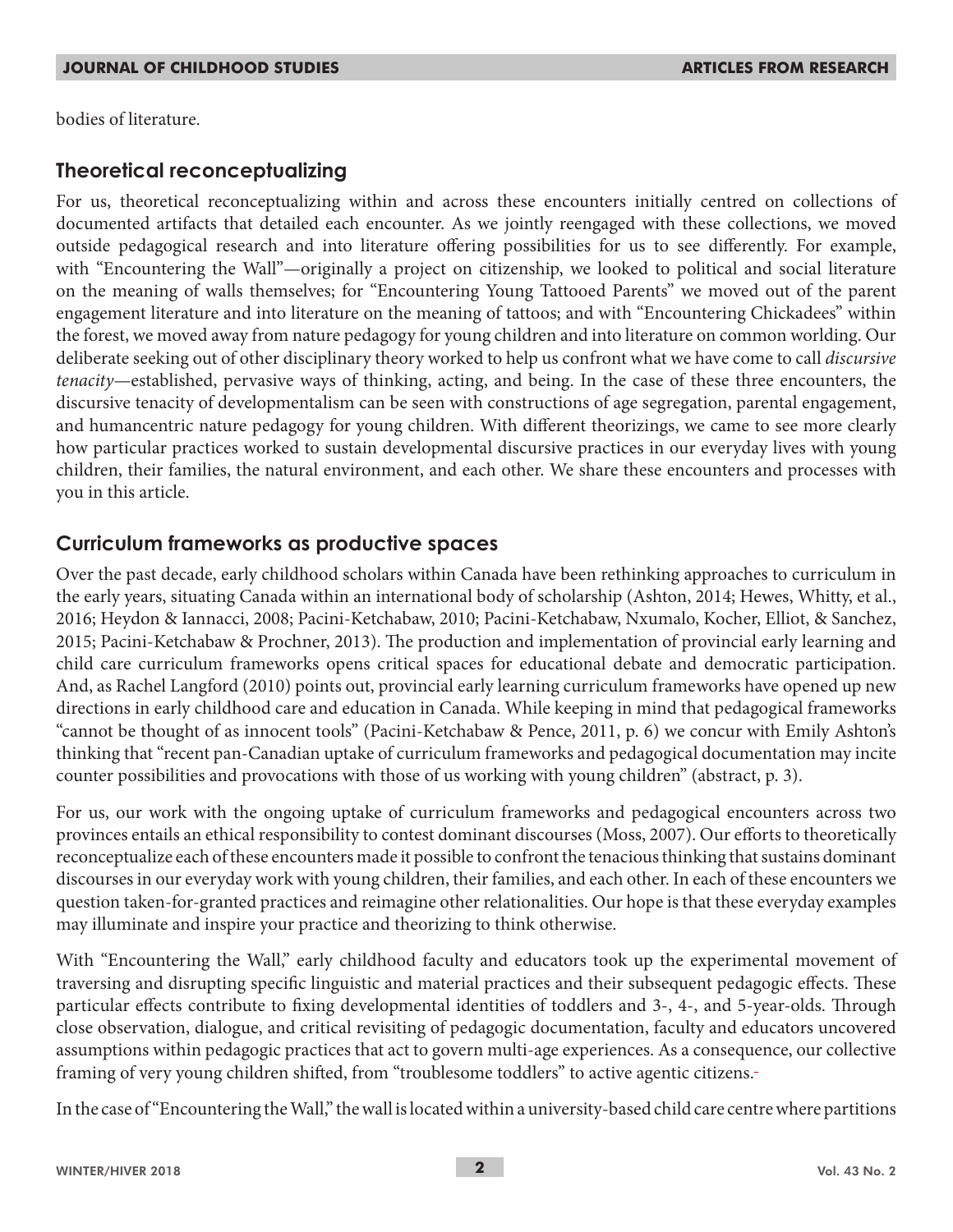or walls typically divide children by age. This practice reiterates, very early in a young child's life, the long-standing developmental rationale that children reach physical, cognitive, and/or emotional milestones at certain ages and therefore derive most collective benefit from being together with similarly aged peers. Typically, walls are highly contested spaces. International walls that many of us are familiar with include the Great Wall of China, the Berlin Wall, the Israeli West Bank Barrier, and the Peace Walls of Northern Ireland (Hartwich, 2009; Major, 2011). These walls are/were the material results of political and ideological decisions, often involving previous and ongoing conflict that effectively separate peoples. As well, different encounters with these same walls often result in graffiti and art making that speak to resistance and peace (McAtackney, 2011). The wall we encounter here in the child care centre was both a dividing wall and, prior to its removal, home to creative productions of the children on either side. Although not as public as the Great Wall of China, the Berlin Wall, or the newly constructed migrant partitions that are being erected in parts of Europe, walls in child care centres have their own politics and histories.

"Encountering Young Tattooed Parents" draws on everyday practices that challenged educators' beliefs about teenage mothers, fathers, and tattoos. Theoretical reconceptualizing of this encounter centred on the affect produced by tattooed bodies and its intersections with views of particular groups of parents. Patricia MacCormack (2006) writes that "tattooed skin provokes response…. It demands engagement, whether the interlocutor is critical or celebratory of inked flesh" (p. 65). Tattoos evoke a range of contradictory meanings, calling forth images of Nazi Germany and the Holocaust, tribal cultures, the punk music scene, and gang culture. They may be associated with freedom and liberation, domination and terrorization, resistance, transgression, and belonging (Johncock, 2012; Langman, 2008; MacCormack, 2006).

Tattoos and tattooing are growing in popularity among mainstream Western youth and are often characterized as a transgressive act, or an expression of individual independence and self-identity, or "a way of claiming agency to resist domination" (Langman, 2008, p. 657). Sonja Modesti (2008) claims "tattoos can be a disconcerting performance of ferocity, can signify conscientious radical self-definition, may signify sexual independence for women, and ultimately help people reclaim their physical bodies" (p. 202). MacCormack (2006) argues that through tattooing, the "silenced" female body can "speak itself," talking back to normative notions of the female body as defined by lack (pp. 66–67).

In deepening the meaning of tattooing with this particular group of young mothers and fathers, we are drawn to theories that reach beyond the expression of individual agency toward the idea that tattooing is a "concurrent individual and social co-constitution" (Johncock, 2012, p. 241). The body is a canvas for young people to "do identity," and the act of tattooing is a "performative narrative" that embodies a story (Modesti, 2008, p. 209). Will Johncock (2012, p. 242) challenges us to think beyond binary classifications of body modifications as natural or denaturalizing and to rethink tattooing as "inherently natural," part of the "fluidity" of being bodied in the postmodern world. Taken together, these notions open a space for listening differently to tattoos.

"Encountering Chickadees" materialized from theoretical reconceptualizing of a classroom nature journal alongside a series of chickadee-child documentations. This particular encountering aims to imagine pedagogic shifts from humancentric thinking toward common worlds thinking. We draw on the work of Affrica Taylor and Veronica Pacini-Ketchabaw (2015) in their articulation of moving toward a common world pedagogy of multispecies. These authors, working with/from Donna Haraway (1997, 2008) and others (Bennett, 2010; Rose, 2011; Rose et al., 2012), name the Anthropocene as a moment of pedagogical opportunity. This transformational opportunity disrupts pedagogy as usual (p. 4), creating a space where we can reimagine what it means to be human, including rethinking agency and reenvisioning children's, adults', and more-than-human relations with/ in the world. Reimaging our complex interspecies relationships is critical at this particular moment, in part due to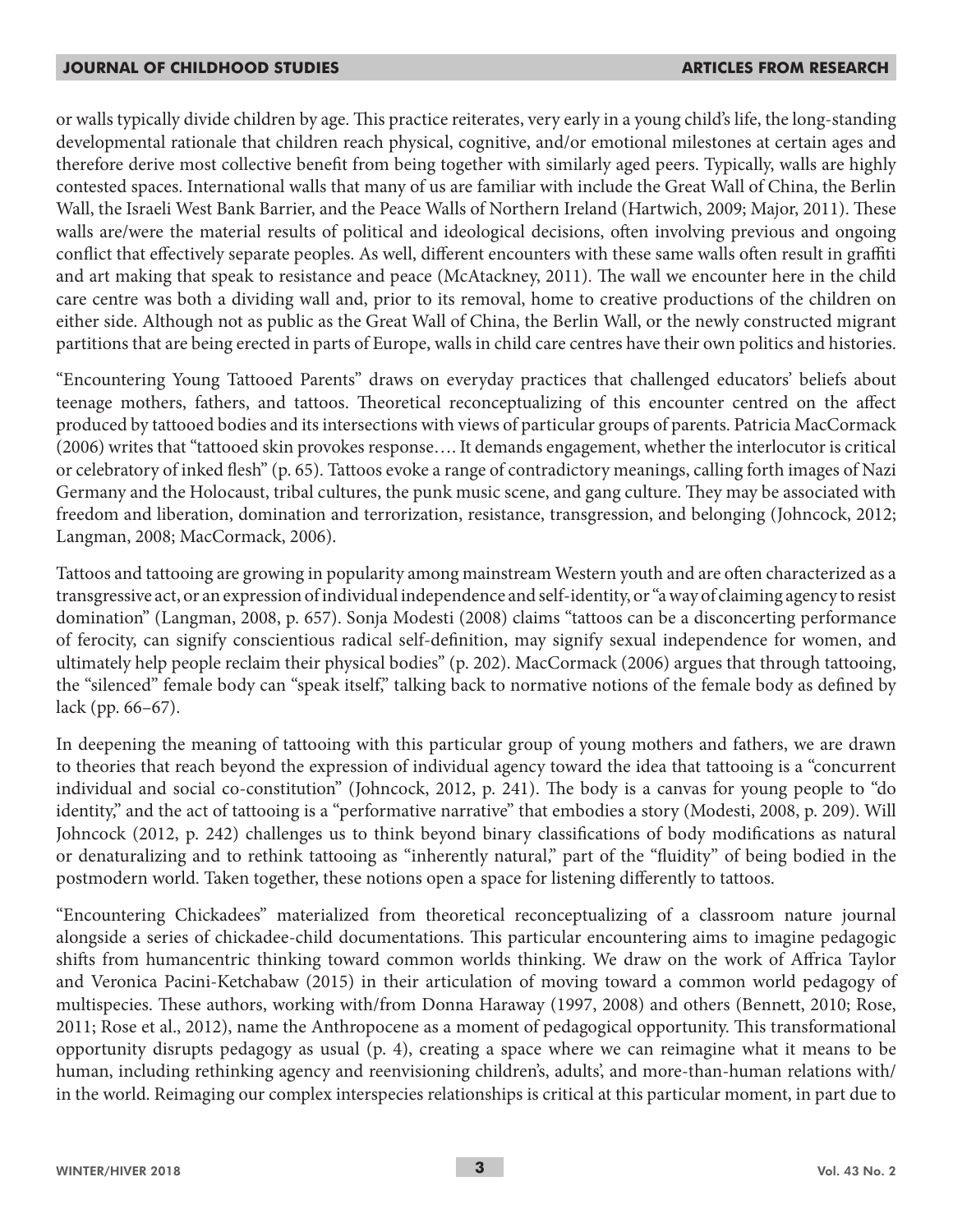the irreversible impacts humans have had and are having on the earth (Nxumalo, 2016).

In reconceptualizing this encounter, we consider constraints of humancentric practices, and possibilities of learning from a more-than-human perspective**.** Doing so shifts the gaze of early childhood pedagogy from a preoccupation with individualized humancentric learning, resituating children and ourselves back within ethically entangled interspecies common worlds. In this encounter, we investigate with children how our lives are already entangled with other species, including the black-capped chickadee, and the university forest. What does it mean to embrace the common worlding as a pedagogical opportunity within the processes of pedagogical documentation? How is it possible to decentre the human when human watching and human doing is inherent to early childhood pedagogic documentation? How can we as educators rethink our learning relationships with other species, including our ethical interspecies and intergenerational responsibilities?

In each of these encounters, we strive to demonstrate how invigorating localized curriculum productions and participations, and troubling dominating discourses that govern educational relationships, helps us collectively to shift our pedagogic gazes (Foucault, 1991). Our intent is to make way for reimagining childhoods, relationships, and learning in our daily work, recognizing that our representations are partial and contestable and our responsibilities to one another are always transforming.

## **"Encountering the Wall"**

Walls can be both positive and negative entities: they allow communities to maintain their identity and security but they also produce self-containment and isolation that deny multi-perspectives and acknowledgment of shared and parallel narratives. (McAtackney, 2011, p. 95)

## *Setting*

The child care centre at Grant MacEwan University was established as a demonstration school in 1970 by a group of women advocating for a qualified early childhood workforce. The centre was conceived and continues to operate as a year-round, full-day child care centre for children 19 months to 5 years. Early childhood educators at the centre are active participants in teaching and learning in the two-year early learning and child care (ELCC) diploma program. The centre is recognized as a place of pedagogical leadership and innovation in the broader community. University demonstration schools are positioned as meeting places where children, their families, educators, and early childhood faculty have multiple opportunities to question particular pedagogic theories and practices. As Langford and her colleague Aurelia Di Santo (2013) note, "early learning lab [demonstration] schools play a unique role—educating and caring for young children, mentoring early childhood education students, engaging in innovative curricula practices, and participating in research" (p. 1).

## *Provocation*

In 2005*,* a study tour to Reggio Emilia, Italy, provoked faculty and educators at Grant MacEwan University to critically question children's democratic participation. This shift in our thinking produced new opportunities for collective experimentation. "Encountering the Wall" emerged from a series of diverse explorations of the image of the child as citizen ( Lirette, Grove, & MacDonald, 2014). We undertook to open a "dividing" wall between a toddler room and a classroom for 3-, 4-, and 5-year-olds. Removing the wall resulted in many "multi-age moments" (Edwards, Blaise, & Hammer, 2009, p. 59). We witnessed children's expanding participation and relationships with space, materials, and people. Although multi-age grouping has a long history in early childhood education, it is rarely enacted in child care. Grouping by age is a developmental/industrial practice built into most licensing regulations in North America, assumed to be a "best practice" and rarely questioned (Corson, 2005). Research on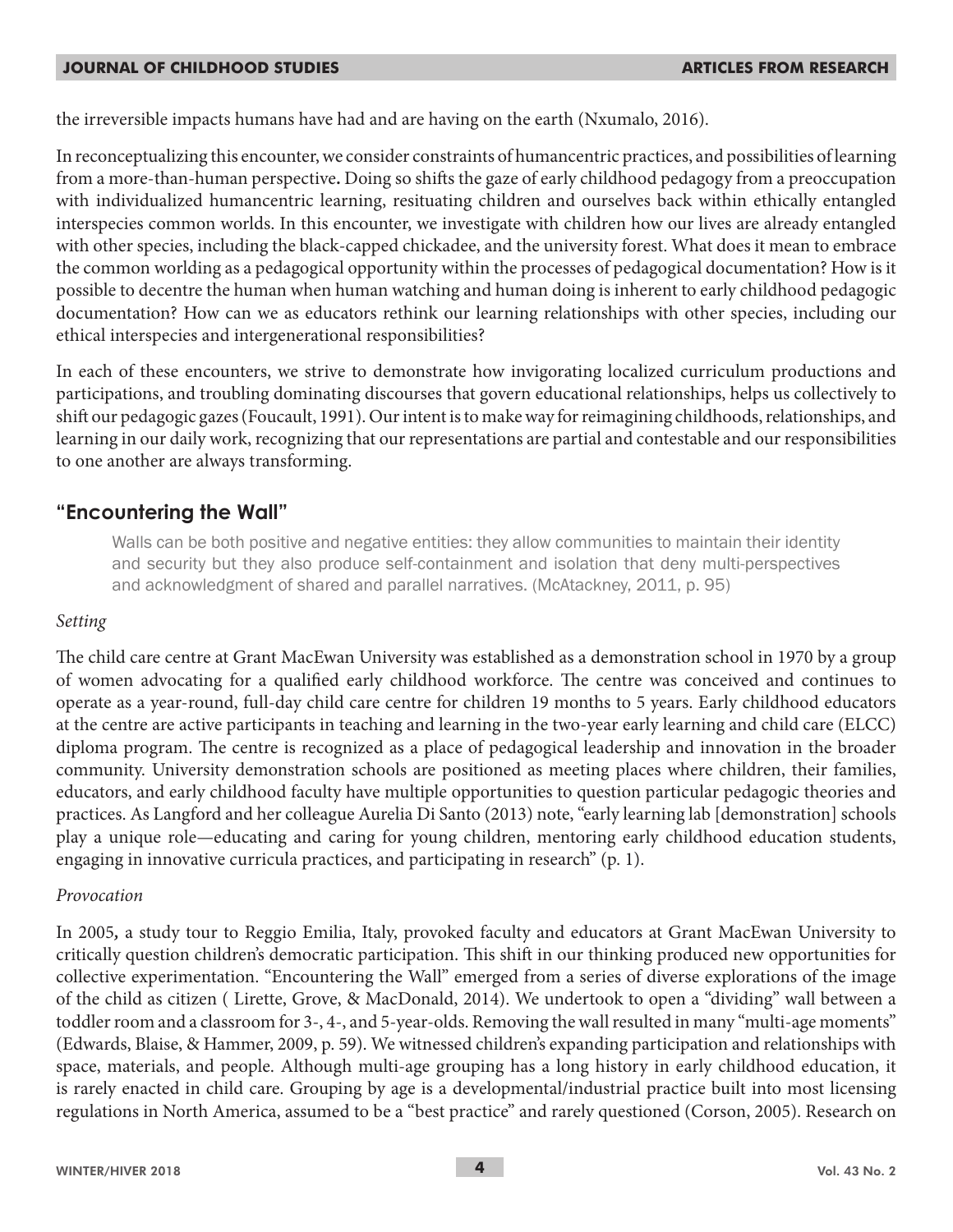multi-age grouping tends to recount benefits based on a developmental framing of children's social interactions, citing gains in cognitive, language, and social development (increases in sharing, turn taking and self-regulation) in multi-age classrooms (see Logue, 2006). For example, educators in one study "understood multi-age grouping as supporting children's learning, assisting children in management of peer group relations and reducing the stress associated with working in chronological groupings" (Edwards et al., 2009, p. 61).

The action of opening the wall between the two rooms provoked difficult conversations among the children's educators, faculty, and families. Multiple perspectives and dissenting voices resonated within our meeting place. We experienced an ongoing embodied struggle to avoid predicting the children's reactions beforehand (Olsson, 2009, p. 14). For example, both faculty and educators were concerned that the larger space might be dangerous for toddlers. Would toddlers feel lost in this space? Would families be concerned about safety and lack of individual attention in a larger space and a mixed-age group? Another perceived challenge was that "unruly" toddlers might knock over play creations or run through carefully created play spaces of the 3-, 4-, and 5-year-olds. How do we reconceptualize space—beyond the traditional structures of same-aged relationships and normative ageist constructions of education and childhood (Lenz Taguchi, 2010)?

As we continued to question how walls and spaces normed our pedagogical practices and constructions of children, we invited families into the conversation. We started to look more closely at how children explore and represent their agency in/through daily experiences in their families and early childhood communities. We troubled the notion of citizenship as an end product, shifting toward a notion of citizenship as a continuous process of becoming in the here and now (Jans, 2007). With insights from families and our previous work on children's participation, we reimagined the possibilities of the new space, coming to recognize our actions as political, embedded in what Dorothy Smith (1987) names as "relations of ruling." Anne Grove, a lead educator in "Encountering the Wall," recognized that "how we gather and group children is a political act." With the wall open, children were actively negotiating the complexities of living with/in this multi-aged community. The politics had changed.

For example, as the toddlers flooded into the room for 3-, 4-, and 5-year-olds, they were motivated and intrigued by the new space, where they had access to different materials and daily rituals, like the morning meeting. At first, the toddlers watched the morning meetings from the comfort of their own room, often lining chairs up along the now invisible border between the classes. Educators paused to observe this response and intentionally waited to see what would happen. After a couple of days, the toddlers took their chairs off the previously walled border, acting with agency and self-determination, and arrived at meetings ready to contribute, expecting the right to participate in classroom decision making.

Through our pedagogical conversations, we, as educators and faculty, gained new awareness of the limitations of age-segregated classrooms and how we contributed to a particular image of toddlers as less able and, conversely, an image of the 3-, 4-, and 5-year-olds as more able. We could see "the wall" as a governing and disciplinary tool (Foucault, 1991), disciplining children and adults alike (Fendler, 2001). We could now recognize how walls classify, normalize, exclude, and surveil (Gore, 1998).

## *Pedagogical narration: Movement and experimentation*

Encountering the wall through pedagogical narration processes, faculty and educators uncovered assumptions and opened up alternative readings of children's peer group relations. Gilles Deleuze and Félix Guattari (1987) frame children's growth as occurring congruently across a series of domains as an irregular, diverse, and everchanging process. Instead of envisioning development as constantly moving forward and upward, educators and faculty observed the 3-, 4-, and 5-year-olds going "back" to the toddler classroom space to revisit/play in a way that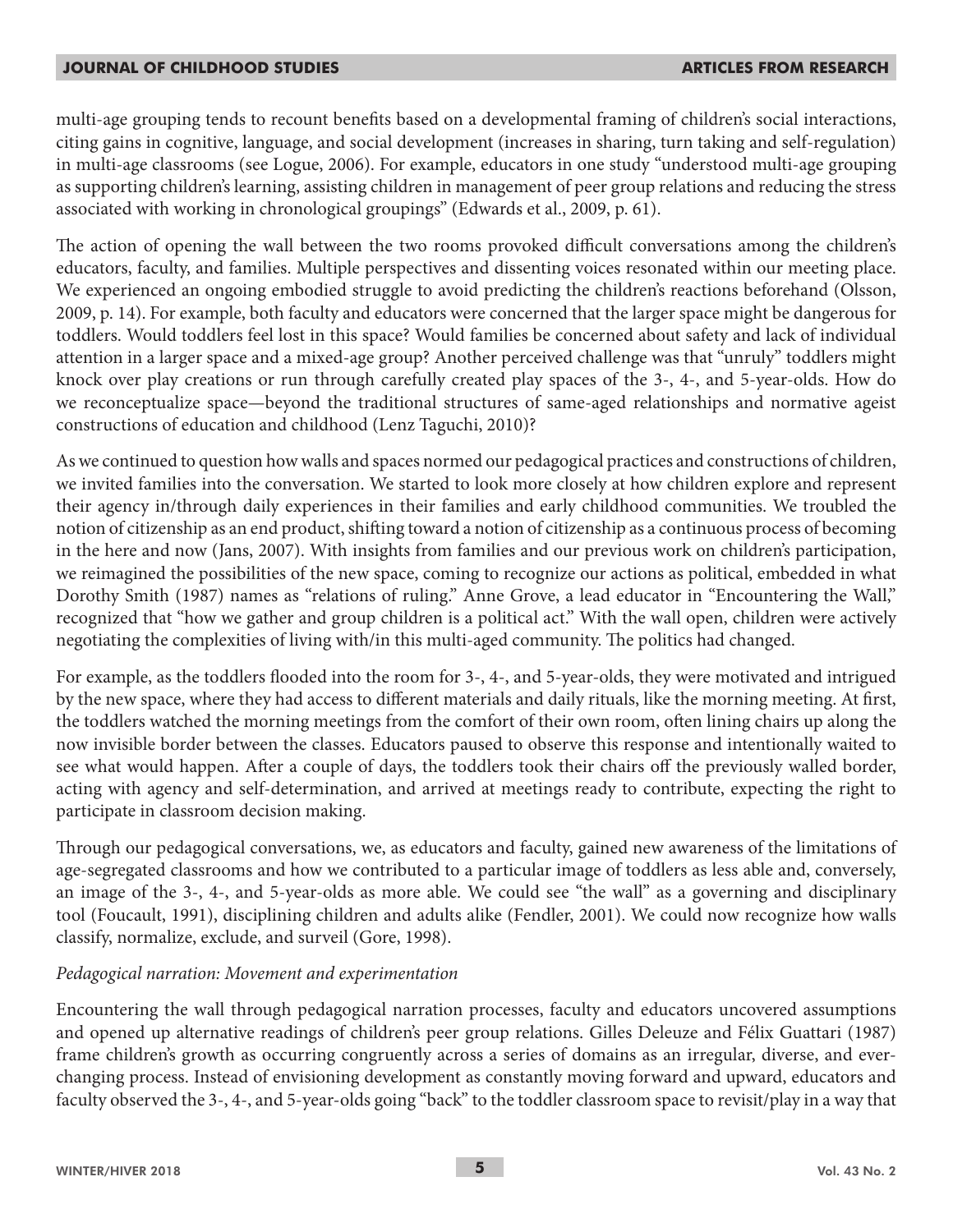### reframed their former experiences:

Younger children reminded older children of the sensory joys of water and sand, and older children returned to their past. "This is where I came from," is how they describe the Toddler Room. "I used to be here, now I am there." (Makovichuk, Hewes, Lirette, & Thomas, 2014, p. 27)

Educators were intrigued by how the open wall revealed this historical and relational dynamic, and were confronted by their assumptions that the toddler space would hold no further challenges for the 3-, 4-, and 5-year-olds. This "experiment in movement" (Olsson, 2009) provided educators, faculty, and families with deeper views of children and childhood. We observed how the children worked to "learn about the complexities of acting on diverse ideas and perspectives in a democratic environment" (MacNaughton & Smith, 2008, p. 40). What became apparent was the messiness and complexity inherent in children's agentic subjectivities. Educators discussed the ongoing tensions involved for children expressing themselves and considering the ideas of others. This story remains full of possibilities, continuing to challenge traditional notions and normative practices as we rethink space, place, curriculum, and democratic participation.

## **"Encountering Young Tattooed Parents"**

Listening to parents, we learn we cannot construct an image of the child without an image of the parent. It is not possible to respect the child without respecting the parent. The reciprocal negotiation with parents, however, is a risky adventure, as we expose some of our dearest assumptions to questioning. (Vandenbroeck, De Stercke, & Gobeyn, 2013, p. 191)

## *Setting*

"Encountering Young Tattooed Parents" is based on pedagogic encounters that took place over several months in a community-based child care centre, one of four programs participating in action research projects (MacNaughton & Hughes, 2008) to develop the Alberta provincial curriculum framework. One of the curriculum framework co-authors (Lee Makovichuk) was on site regularly documenting curriculum making in action with educators. Working alongside educators in a community child care centre raised many questions about family participation. How did we hear families' perspectives—their hopes, desires, and dreams for their children? How did we find meaning in these perspectives for our everyday interactions with young children?

## *Provocation*

During a weekly planning meeting. Jody and Meghan (educators) and Lee Makovichuk (curriculum coauthor) were discussing observations of a student educator who had been calling out children's names from across the playroom to get their attention. Reflecting on this episode provoked the action to consider the power of a child's name and the story of how their name came to be. Several months later, in a new team, Jody and Katelyn documented their inquiry into families' stories of naming their children. Jody first talked with parents and then invited them to write down their stories. Jody's desire to learn the children's name stories positioned the families in a place of knowing, with Jody as a learner. This shift to parent as knower is significant. While many educators may desire equitable relationships with families, pervasive underlying discourses frame parents and parental knowledge as inadequate (Hughes & MacNaughton, 2000). These discursive assumptions operate as a regime of truth, limiting opportunities and underestimating families' desire to participate. Such embedded assumptions also act as a barrier to the rich "funds of knowledge" that families carry (Moll, Amanti, Neff, & Gonzalez, 1992). Jody's learning from the families disrupts prevailing discourses of "parent as spectator" (Vandenbroek & Peeters, 2014) and "parent as other" who possesses less important knowledge of the child (Hughes & MacNaughton, 2000).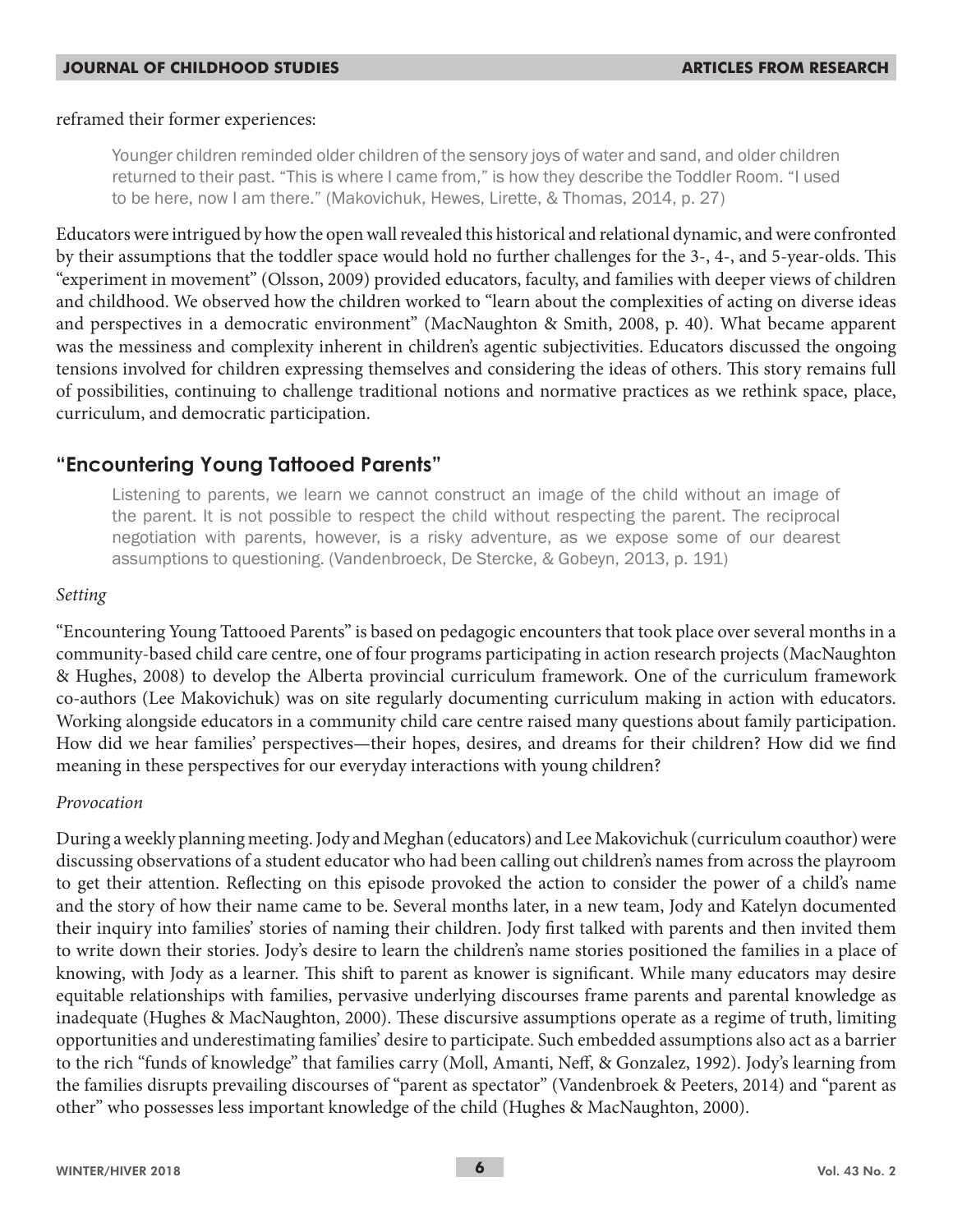One mother wrote about her treasured relationships with family members, now deceased, whose names were merged to form her daughter's name:

I finally thought of Ilyanna Mae Rose…. llyanna is a mix between my dad Ian and my little sister Iana, Mae is my late sister's middle name, she meant a lot to me, and Rose is after my middle name.

Another mother wrote an eloquent three-page story about naming her child. Jody recalls encouraging the mother to pursue her writing, asking if her teachers recognized her talent for the written word. A third mother shared a tattooed poem—a promise to her infant daughter (see Figure 1).



*Figure 1. Tattooed promise.*

Dare to dream Dare to fly My baby girl will Touch the sky Dare to love Dare to soar My baby girl Won't fear anymore I am here and will forever be You are my beautiful, my life My everything

## *Pedagogical narration: The richness of family stories*

Photos of tattoos and written narratives of the children's name stories, contributed by both mothers and fathers, produced pedagogical narration that reveals the relationships forming between the educators, the children, and parents. For Jody, these stories and tattoos helped her to see the deeply felt relationships that these parents have with their children. Through this storytelling and retelling, Jody created narration that highlighted her learning of/ from the mothers and fathers, many of whom revealed body tattoos representing their deep emotional connections to their child.

Jody works in a program that provides child care for the infants and toddlers of teen parents attending high school. This program is surrounded by discourses of parent education that focus on the "good" parent. These discourses construct teen families as vulnerable, at risk, and shameful (Shoveller & Johnson, 2006) and often lead to the subordination of parental knowledge to expert professional knowledge. As noted earlier, the result is that parental knowledge is viewed as inadequate, supplemental, and unimportant (Vandenbroek & Peeters, 2014; Hughes & MacNaughton, 2000).

Through close listening and revisiting pedagogical narrations of children's name stories, Jody developed deeper respect for the young parents and their use of body art, disrupting her assumptions about tattoos. This opportunity to coconstruct curriculum with children and families made visible beliefs that are often invisible yet guide our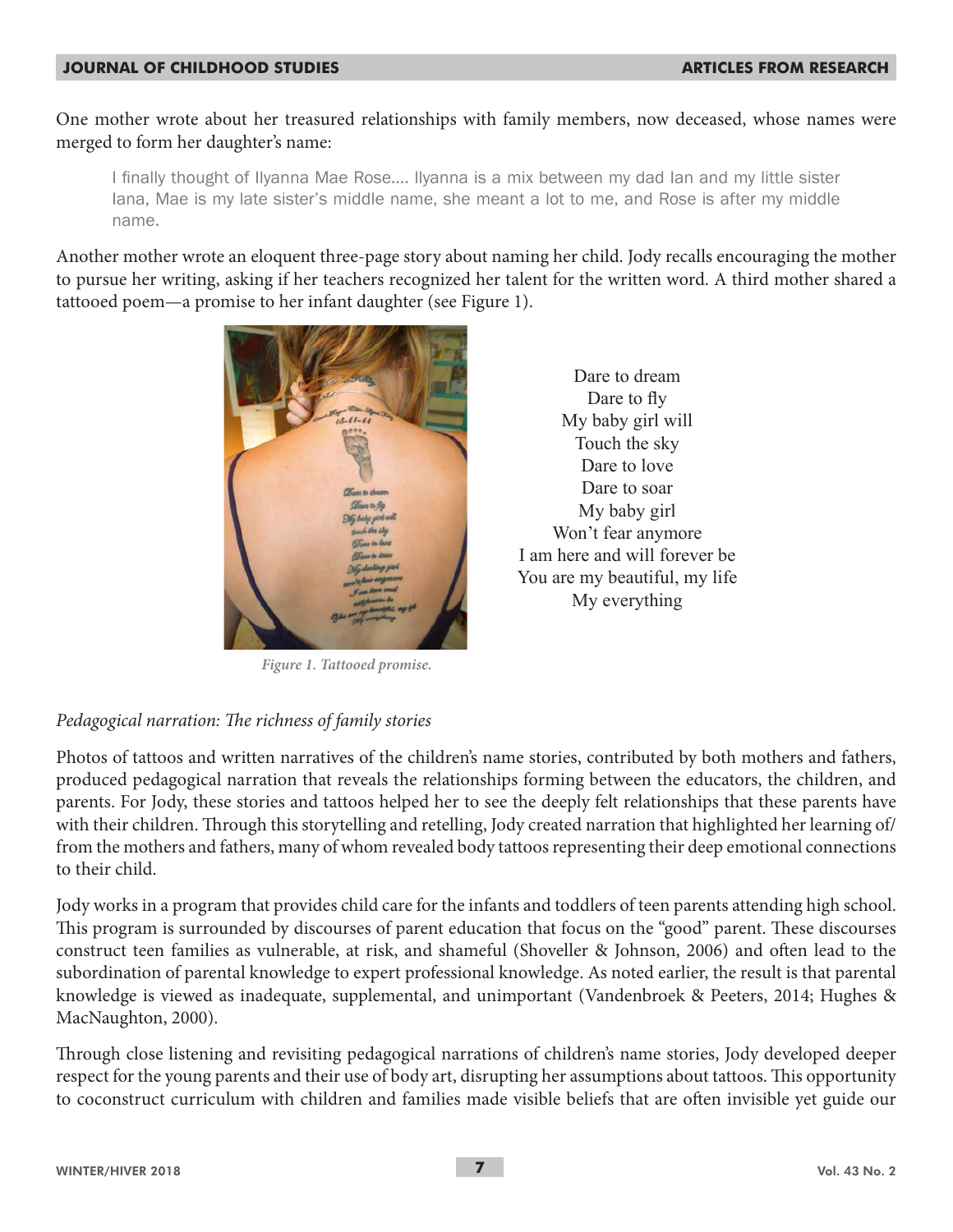practice and interactions with children and families (Dahlberg, Moss, & Pence, 2007). Jody's desire to learn about the children's name stories values aspects of a child's life that only a parent knows, and in this encounter led to more meaningful opportunities for families to participate.

Through pedagogical narrations, Jody and these young mothers and fathers made visible a strong image of young parents. What transpired was surprising and unexpected, and strengthened relationships between the educators and these young families. Jody noted that the trust cultivated through the name project has been helpful in resolving day-to-day issues that arise in the care of young children. The pedagogic work continues, as educators research the history of tattoos across cultures and question their practices. How do we respond when family perspectives challenge our professional knowledge and values? How might pedagogical narrations open a meeting place with families about things that matter to them?

## **"Encountering Chickadees"**

We cannot maintain an open, dynamic practice without further theoretical insights; neither can we create theories without extending them through moments of practice. (Pacini-Ketchabaw et al., 2015, p. 6)

## *Setting*

The Children's Centre in the Faculty of Education at the University of New Brunswick was established in 1974. Over these past forty years, pedagogical work at this site has contributed to provincial policy, curriculum, and family literacy programs. Family-educator relationships have been a fundamental part of the centre's work. Early childhood educators from universities, community college programs, child care centres, and schools visit this demonstration site. The educators and professors together have a long-standing history of critical reflection and complexifying early childhood pedagogies (Pacini-Ketchabaw et al., 2015) through video and photo narrations of pedagogic encounters. This space was designed strategically so that we work across the hall and around the corner from each other. Throughout any one-year period, hundreds of conversations take place between the classroom educators and the early childhood professors.

## *Provocation*

"Encountering Chickadees" became a theoretical meeting place as we revisited documented pedagogical documentations of child-chickadee relations. In revisiting these documented encounters, many of which were included in *The Classroom Nature Journal*, we were provoked to think *with* common worlds theorizing and to think *against* oversimplified romantic linkages between childhood and nature (Taylor, 2013). Inspired by Taylor and Pacini-Ketchabaw (2015), we consider how we can "deliberately reposition children (and ourselves) within the full, heterogeneous and interdependent multispecies common worlds in which we all live" (p. 507). Living in a world fundamentally changed by human behaviour, we are faced with interspecies and intergenerational challenges that call us to shift from human dominance and act with relational and environmental ethics.

As Taylor and Pacini-Ketchabaw (2015) elegantly theorize, common worlds thinking and pedagogies can take us beyond the social or exclusively human, helping us to think critically about dominant discourses in early childhood. To work with this theoretical meeting place, we were guided by three questions from Taylor and Pacini-Ketchabaw (2015): What possibilities reside in the different forms of relating and intersecting within multispecies encounters? How are we deepening the curiosities that children articulate in their actions through science, histories, and biographies? And how are we enacting a caring obligation (Puig de la Bellacasa, 2010, as cited in Taylor & Pacini-Ketchabaw, 2015)? In this work, we move across a range of texts, including partial narrations with photographs,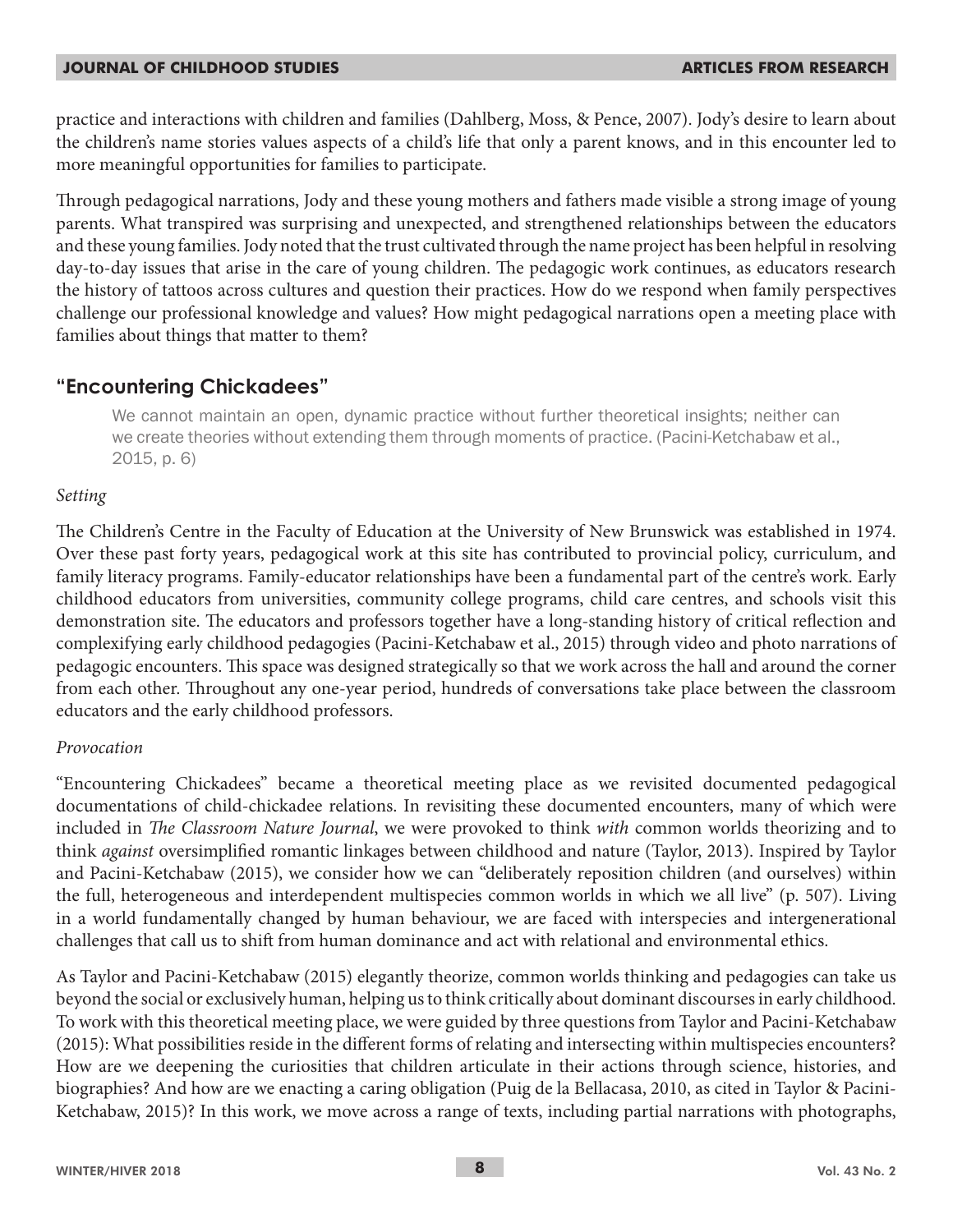video clips, related prior experiences, pedagogic conversations, questions and reflections within *The Classroom Nature Journal*, and common worlds theorizing.

The children and educators in this faculty-based program for young children regularly visit a small wooded area centrally located on the university grounds. These woods, and the university itself, sit on the traditional lands of the Wolustoquy people, yet no cultural markers of these shared and troubled colonial histories and their entanglements are visible to children, educators, faculty, or anyone who visits this land and the occupying university buildings. This lack of representation continues to erase shared colonial histories of settlers and Indigenous peoples.

## *Pedagogical narration: Complexifying what we know*

Each time the children visit this piece of retained woods in the midst of university buildings and parking lots, they encounter and feed handfuls of seeds to black-capped chickadees and squirrels. Typically, chickadees frequent a bird feeder or perch on a child's patiently held out hand for a sunflower seed treat. Educators and children, together, observe the chickadees with quiet delight. In the process of creating multiple documentations, the educators enthusiastically document a child patiently sitting still long enough for a chickadee to land on her palm. The documentation highlights the child's capacity to control her body, and her quiet joyful concentration as a black-capped chickadee landed to feed from her fingertips. The child's desire to connect with the bird is evident. What is less evident are the long-lived theories and practices in early childhood education that link innocent child to innocent nature, what Taylor (2013) names as a romantic coupling, one that holds in place habitual enactments of humanistic pedagogies. The taming of the child's body as she awaits the chickadees—trusting or risking her body as a human perch—is palpable in conversations that surround the documentation.

In another instance, a boy draws the flight path of a chickadee as he observes them flitting down from the treetops and up from the bird feeder. An educator scribes words that appear to match both his gestures and drawing: "The chickadees fly to the sky and down to the seeds." His drawing, paired with photographs taken of the chickadee and of him at the feeder observing the little black-capped birds are placed in the classroom's nature journal. In this

journal children's ordinary, everyday outdoor discoveries, observations, and experimentations are documented. Through documentation the educators acknowledge the children's intense curiosities about chickadee flight and feeding.

Educators use *The Classroom Nature Journal* to carefully detail children's first-hand encounters in the woods (see Figure 2). Chickadees join with pill bugs, centipedes, inchworms, dandelions, violets, lilies of the valley, tree rubbings of insect tunnels, slug tracings on paper, sketches and photos of caterpillars, chipmunks, squirrels, and scat of various animals. The journal reads beautifully as a respectful, child-centred document honouring children's observations, sketches, transcribed dialogues, and theories about the flora, fauna, and creatures that they come across. Children, families, and educators delight in these documentations that detail children's relationships within the woods and their created symbolic representations of these relations.

These tellings are delightful and we delight in them ourselves; however, we realize, as with any telling, they remain partial. In their partiality, chickadee biographies, for example, are biographies in the interest of serving the children's learning in the moment. In an effort to shift ourselves into com- *Figure* 2*. "In the woods" image from* 



*nature journal.*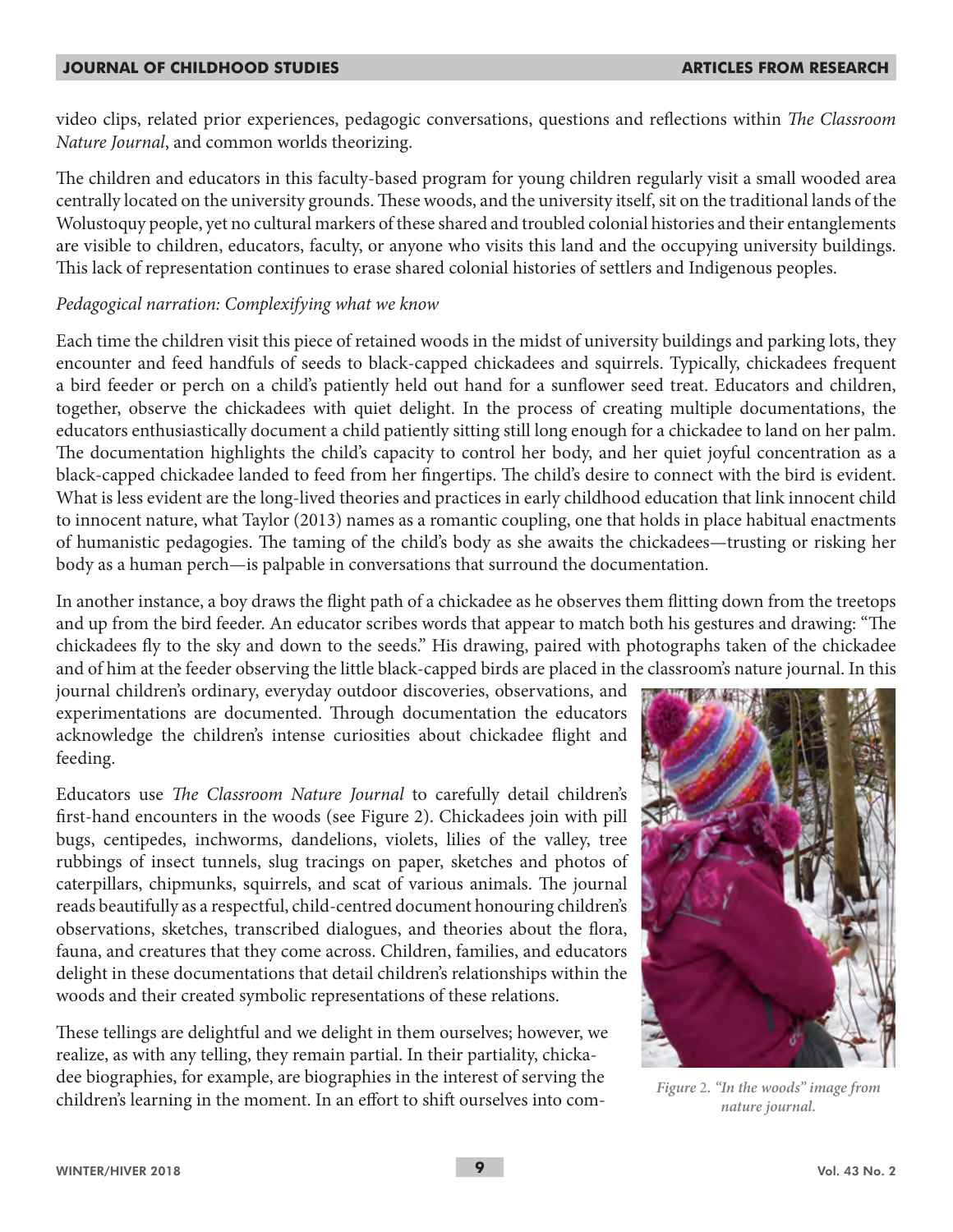mon world thinking, we ask what narratives remain to be told that situate children, and ourselves, alongside "earth others as respectful, related guardians and caretakers" (Ritchie, 2012, p. 86). How can we work to include the biographies and histories of the woods chickadees prior, during, and after children's encounters? What might doing so mean for the children, and for us as teacher-educators?

Keeping these questions in mind and working between common worlding and children's curiosities as they emerge in this case, we ask, where is the biography of the black-capped chickadee? What are children's impacts on the chickadees and the chickadees' effects on the children? What habitats are necessary for chickadees to flourish? What impacts have people had on chickadee habitats? What are the vulnerabilities of chickadees? What historic relationships exist between the Wolustoquy peoples, the chickadees, the woods, and settlers? With these common world questions in mind, we encouraged the educators to invite a scientist and a First Nations Elder into the woods.

Prior to the visit of the forest bird ecologist, the children generated a list of questions. When the chickadees don't eat our seeds, what do they eat? Where do they live? Do bears hunt chickadees? Do they get food at nighttime? How many eggs do chickadees have? How long do chickadee babies stay with their mom? How do they fly? Do dad chickadees look after the babies too? Tony Diamond, the forest bird ecologist, was passionate about chickadee biographies. He explained that chickadees can hide and remember 1,000 different places where they put their seeds, that a mother can carry half her weight in eggs before she lays them, that chickadee eggs are white with red dots, that chickadees usually lay 6 to 8 eggs in a nest, and that the dad chickadee helps with caring for the eggs and the babies.

When the university Elder-in-residence came with us to the woods, she introduced herself as Nuhkomos, meaning grandmother in Wolustoquy. Prior to entering the woods, she stopped momentarily to ask permission to enter. This was her first teaching for us—a deep respect for the forest as a living companion, and one we must respect as we enter. She explained that when we are sad we could tell our troubles to the trees spirits. She spoke of the two-legged, four-legged, and winged and water ones with whom we share the forest. As we sat on the forest floor, Nuhkomos spoke about the significance of each carefully selected natural object she had brought to the forest with her: hides, shells, basket, drums, and clothing made from various animals' skins, such as the fox—her family clan. Each of these items carried deep symbolic meaning. She described how hunters say a prayer and thank the animals for their gifts of hide, meat, medicine, and bones. The Elder shared her medicine bag, explaining the uses of muskrat root, bear fat, and cedar. As she prepared a smudge ceremony for us, she spoke about picking sweetgrass, "the hair of Mother Earth," and the critical need for leaving roots behind for seven generations. Each of us joined in singing with the Elder her honour song as we sat in circle together on a blanket she had brought and placed upon the deep snow.

As we critically reflect on our intentional acts of inviting a scientist and a First Nations Elder into the woods in an effort to be affected by biographies, histories, and contradictory entanglements, we realize how difficult it is to engage with common worlds thinking. Engaging Western sciences with First Nations knowledges opens up common world pedagogic possibilities. These two very different ways of entering the woods were shared through Western science and Indigenous science and ceremony. These encounters raise questions, such as, how do we deepen our sustained engagement with differing forms of relating and knowing? How might sustained engagement help us enact a caring obligation allowing us to author different kinds of relationality and ethics to better care for our common world, and the flourishing of each other, human and more than human? The challenge for us, as teacher-educators, is how to more fully engage so that we might grapple with our colonial histories, our entangled coexistences and unequal differences. How do we become "more at ease with difference than we are" (Taylor, 2013, p. 112)?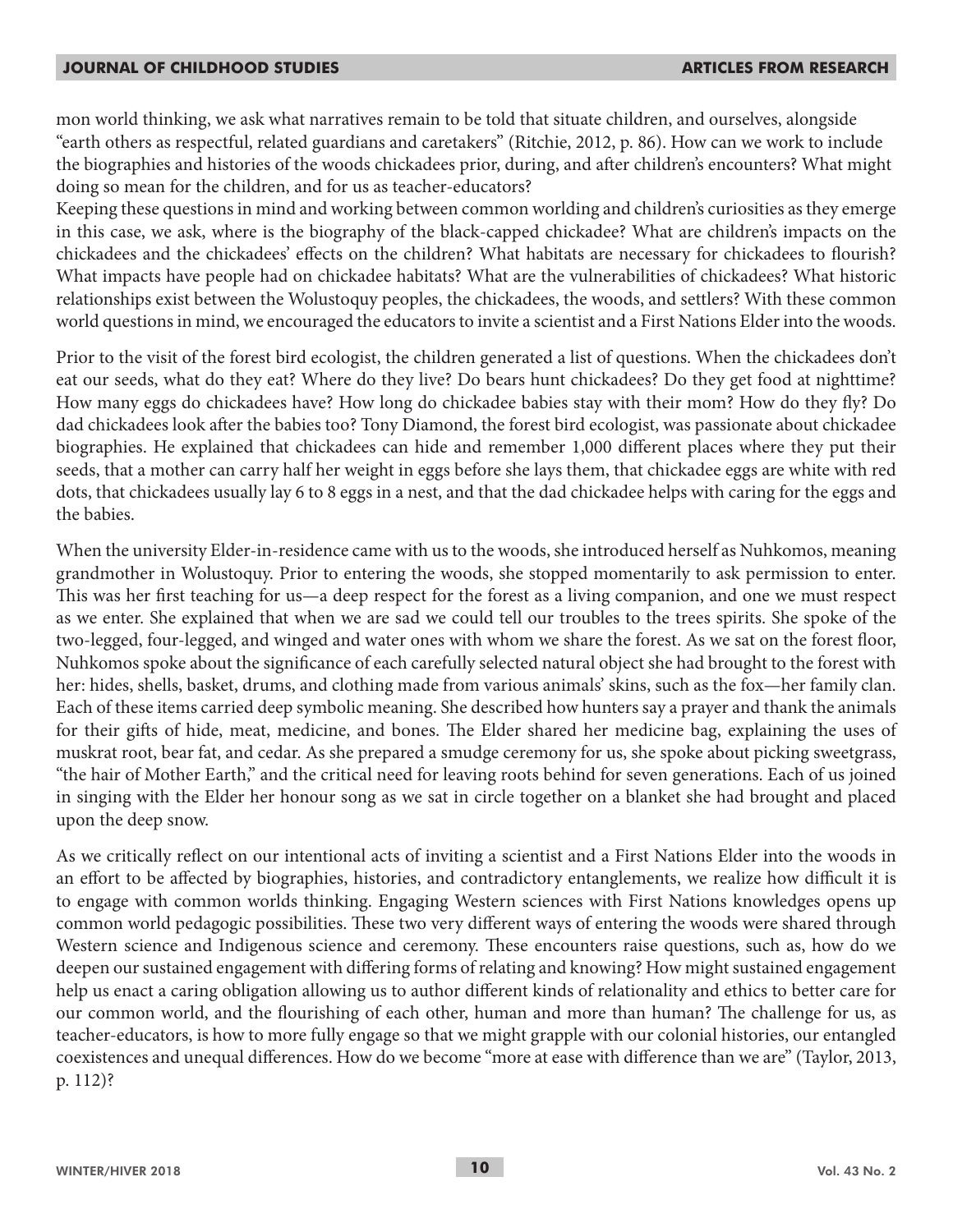## **In closing: Creating spaces to think differently**

In this article, our intention has been to take up the vision of a meeting place as a means to reimagine early childhood pedagogies and thus open up possibilities for "transformative change" (Moss, 2014) in early childhood practices. Extending our theoretical reconceptualizing within meeting place encounters, we confront the discursive tenacity of developmentalism as lived within age-segregated settings, parent engagement, and humancentric nature pedagogy: The grand narrative of developmentalism played out in these ever-widening circles.

Drawing from theorizing on walls as political objects, tattooing, and common worlding, we worked to disrupt the subjugation of age-segregated children, young tattooed mothers and fathers, and the taming of children and chickadees. In so doing, we disrupt the subjugation of ourselves, as educators and researchers, as we learn to respond otherwise. Working theoretically within and across these encounters revealed bureaucratic, schooled, cultural, and colonial inheritances, provoking us to ask different questions. What if we opened the wall in-between the toddler room and the preschool room—would we see toddlers differently? What if the tattoos were a representation of deep and abiding love between the parent and child, rather than of transgression and disgrace? And, what if we invited an Elder to come with us into the woods? Could the children, and could we, listen to the forest differently?

In "Encountering the Wall," toddlers' agency and capacity to contribute to community was tangible, challenging traditional developmental expectations in profound and unexpected ways. In "Encountering Young Tattooed Parents," the shift in focus from "parent as too young to know" to "parent as knowing" inspired new possibilities for family participations based on more inclusive and equitable relationships. In "Encountering Chickadees," we were transformed by the spirituality of the Wolustoquy Elder entering the forest while being reminded of our postcolonial inheritances. We were equally and quite differently captivated by the scientist's deep knowledge of chickadees' complex biographies and how chickadee lives have become entangled with our human lives. In these "collective experimentations between theory and practice" (Olsson, 2009, p. 51), we came to different questions. In our efforts to think beyond discourses of developmentalism, we were drawn to pedagogical responses that were more "open-ended (avoiding closure), open-minded (welcoming the unexpected) and open-hearted (valuing difference)" (Moss, 2014, p. 132).

For us, this "close working relationship between research and practice" (Olsson, 2009, p. 28) reinvigorated the relationship between ourselves as scholars/teacher-educators and practicing early childhood educators. These stories helped each of us to understand how privileging particular sets of beliefs or forms of knowledge, "grand narratives" that typically reflect Western or Eurocentric values, creates power for certain groups of people while oppressing others. Echoing reconceptualist approaches, these stories evoke for us, in the words of Lourdes Diaz Soto (2000), "hope and possibility as we move toward a newly evolving, liberating 'third space,' and early childhood dreamscape of social justice and equity" (p. 198). Nonetheless, we remain keenly aware of the need for concrete support in using pedagogical dialogue to reconstruct traditional pedagogies, and of the promise of curriculum frameworks in creating productive space for dialogue. As Langford notes:

In introducing an innovation—an early learning curriculum framework—the governments of British Columbia, Saskatchewan, Ontario, New Brunswick, and Quebec have opened up new directions in early childhood care and education in Canada. To sustain the promise of these directions much is required in supports, evaluations and analyses by governments in collaboration and consultation with those most affected, early childhood educators, children and families. (Langford, 2010, p. 30)

Finally, as we continue with this work, we are reminded by Jane Bennett (2010) that "we need both critique and positive formulations of alternatives, alternatives that will themselves become the objects of later critique and reform" (p. xv). In learning to work with reconstructing particular pedagogic discourses, we understand these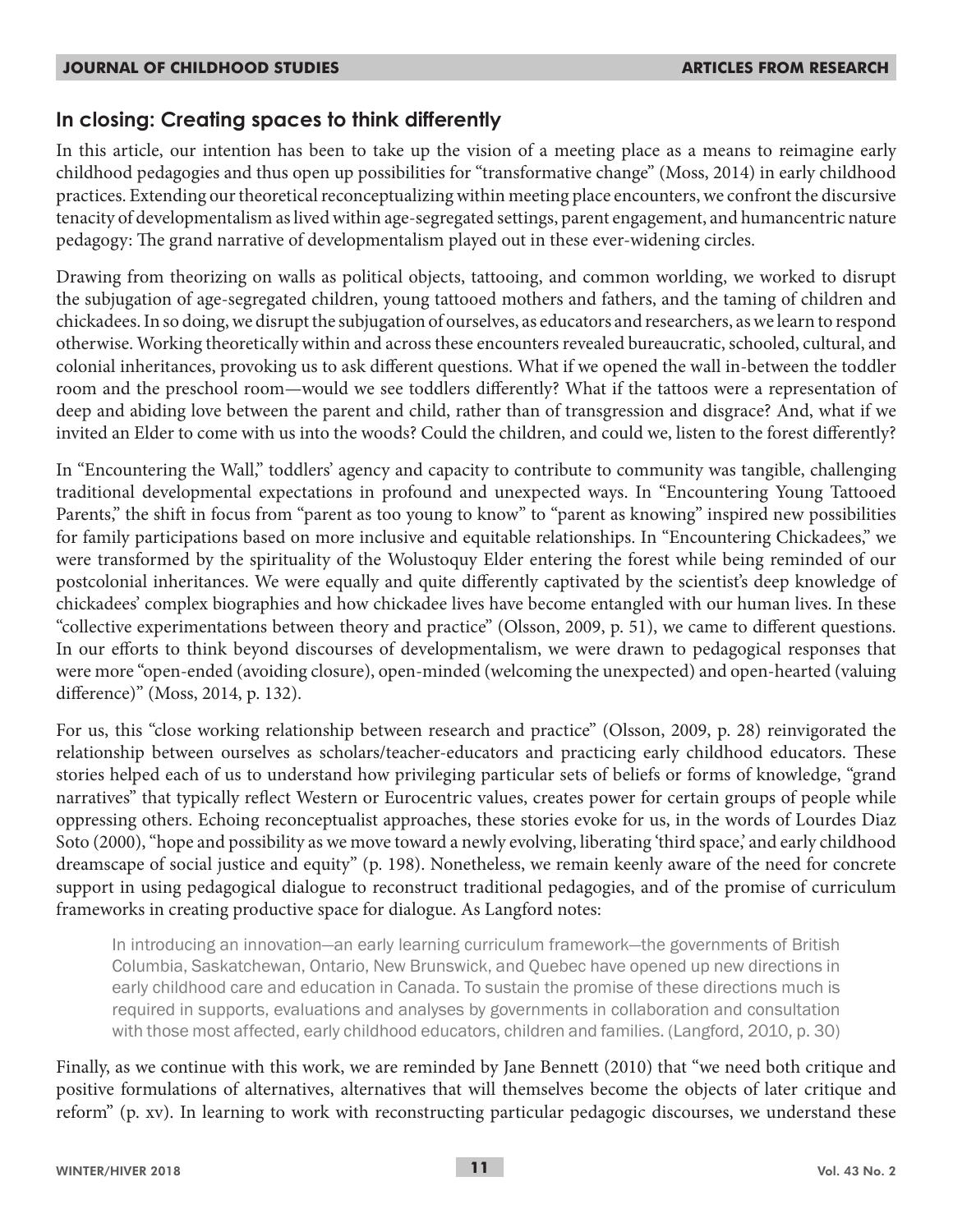relational encounters as mutual ontological acts, and we acknowledge our need to be vigilant to the limits and possibilities of differing ways that we make sense of children, practices, and learning (MacNaughton, 1997).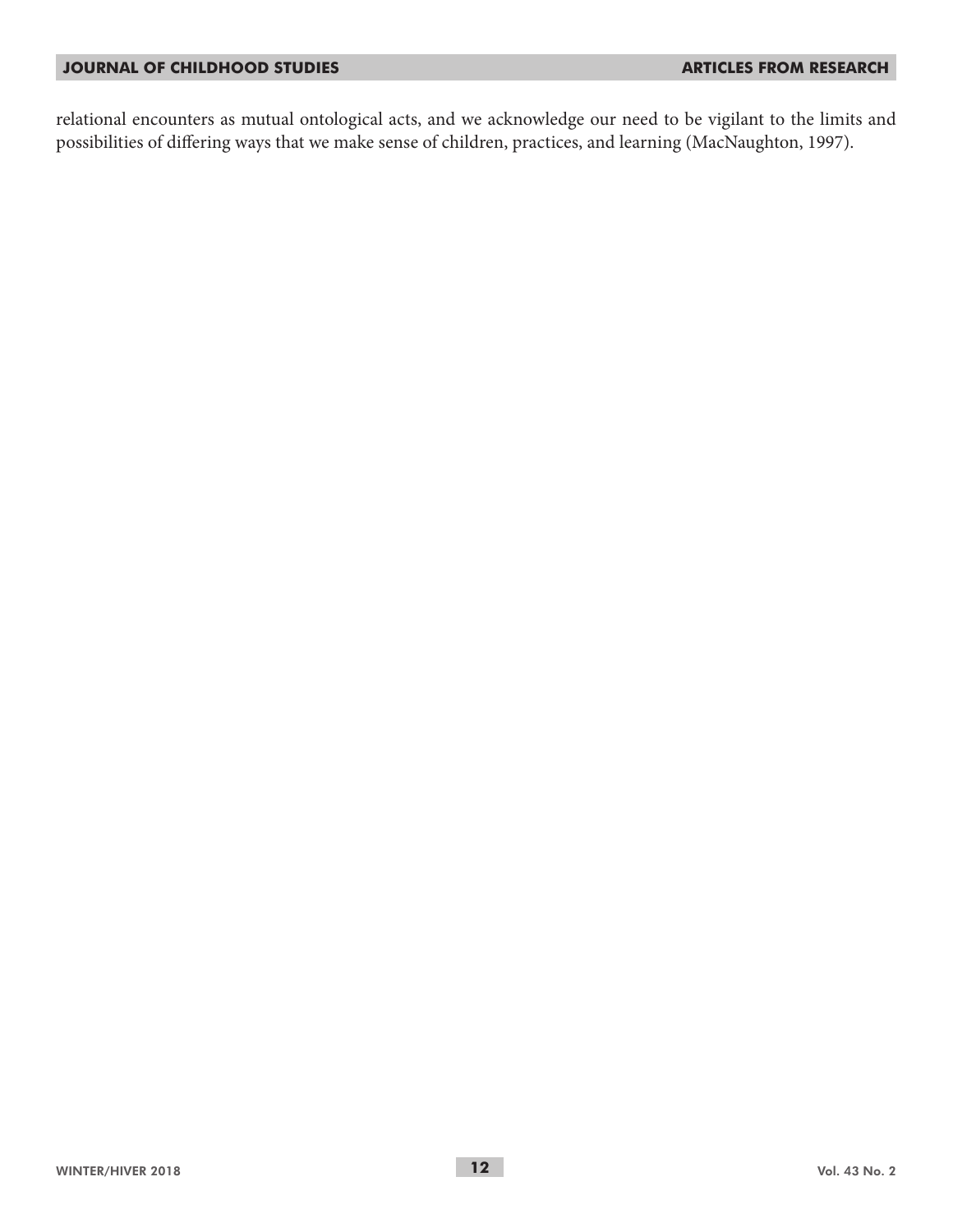## **References**

Ashton, E. (2014). I've got my EYE on you: Schooled readiness, standardized testing, and developmental surveillance. *Canadian Children, 34*(1), 3–24.

Bennett, J. (2010). *Vibrant matter: A political ecology of things*. Durham, NC: Duke University Press.

Corson, P. (2005) Multi-age grouping in early childhood education: An alternative discourse. In *Vol. 13, Research connections Canada* (pp. 93–108). Ottawa, ON: Canadian Child Care Federation.

Dahlberg, G., & Lenz Taguchi, H. (1994). *Förskola och skola—om två skilda traditioner och om visionen om en mötesplats (Preschool and school—two different traditions and the vision of a meeting place*. Stockholm, Sweden: HLS Förlag.

Dahlberg, G., Moss, P., & Pence, A. (2007). *Beyond quality in early childhood education and care: Languages of evaluation* (2nd ed.). London, UK: Routledge.

Deleuze, G., & Guattari, F. (1987). *A thousand plateaus: Capitalism and schizophrenia* (B. Massumi, Trans.). Minneapolis, MN: University of Minnesota Press.

Diaz Soto, L. (Ed.). (2000). *The politics of early childhood education*. New York, NY: Peter Lang.

Edwards, S., Blaise, M., & Hammer, M. (2009). Beyond developmentalism? Early childhood teachers' understandings of multi-age grouping in early childhood education and care. *Australian Journal of Early Childhood Education, 34*(4), 55–63.

Fendler, L. (2001). Educating flexible souls. In K. Hultqvist & G. Dahlberg (Eds.), *Governing the child in the new millennium* (pp. 119–142). London, UK: RoutledgeFalmer.

Foucault, M. (1991). Governmentality. In G. Burchell (Ed.), *The Foucault effect: Studies in governmentality* (pp. 87–104). London, UK: Harvester Wheatsheaf.

Gore, J. (1998). Disciplining bodies: On the continuity of power relations in pedagogy. In T. Popekewitz & M. Brennan (Eds.), *Foucault's challenge: Discourse, knowledge, and power in education* (pp. 231–255). New York, NY: Teachers College Press.

Haraway, D. (1997). *Modest\_Witness@Second\_Millenium.FemaleMan©\_meets\_OncoMouseTM: Feminism and technoscience*. London, UK: Routledge.

Haraway, D. (2008). *When species meet*. Minneapolis: University of Minnesota Press.

Hartwich, O. M. (2009). After the wall: Twenty years on. *Policy, 25*(4), 8–11.

Hewes, J., Whitty, P., Aamot, B., Schaly, E., Sibbad, J., & Ursuliak, K. (2016). Unfreezing Disney's *Frozen* through playful and intentional co-authoring/co-playing. *Canadian Journal of Education, 39*(3), 1–25.

Heydon, R. M., & Iannacci, L. (2008). *Early childhood curricula and the depathologizing of childhood*. Toronto, ON: University of Toronto Press.

Hughes, P., & MacNaughton, G. (2000). Consensus, dissensus, or community: The politics of parent involvement in early childhood education. *Contemporary Issues in Early Childhood, 1*(3), 241–258.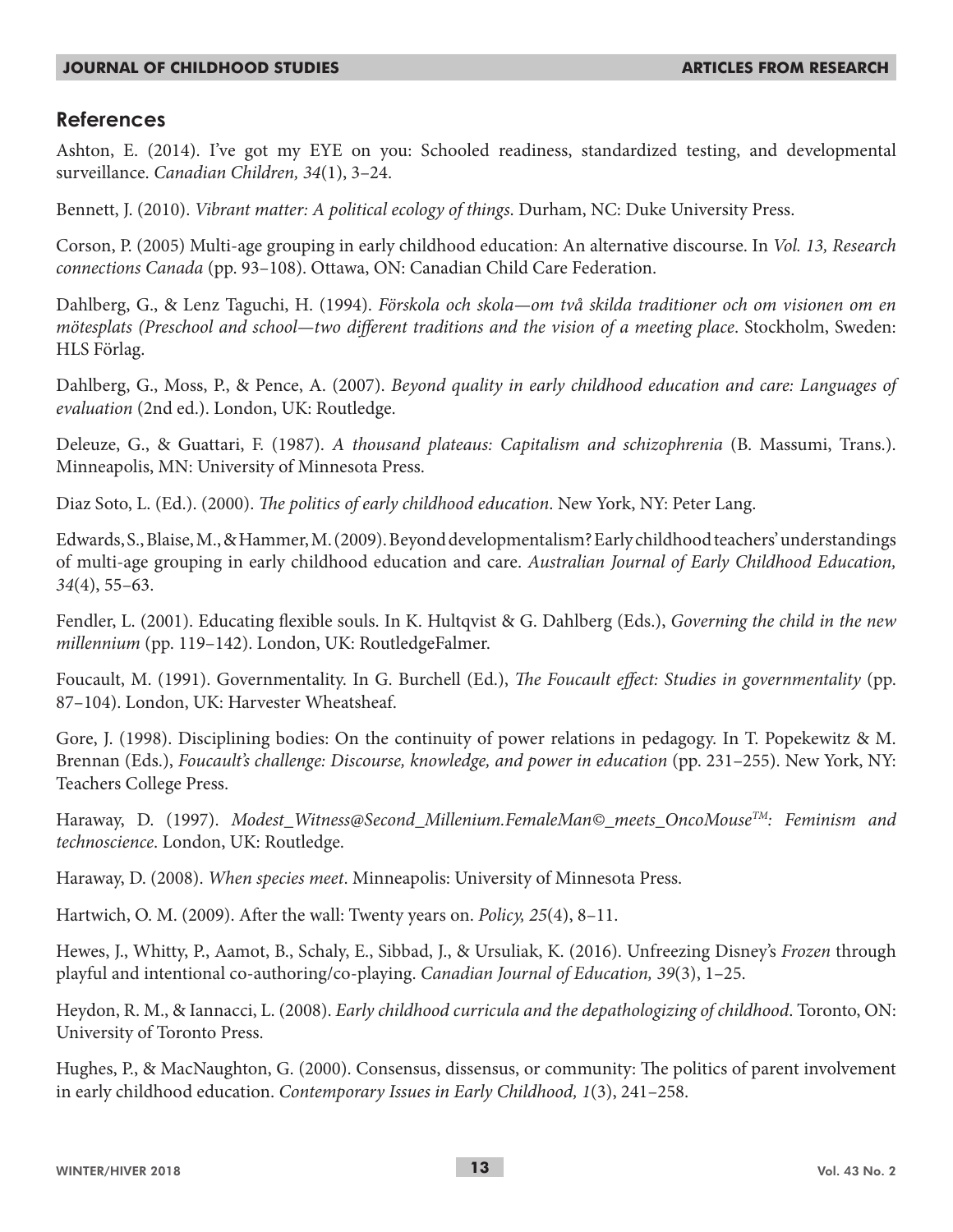Jans, M. (2007). Children as citizens: Towards a contemporary notion of child participation. *Childhood, 11*(1), 27–44.

Johncock, W. (2012). Modifying the modifier: Body modification as social incarnation. *Journal for the Theory of Social Behaviour, 42*(3), 241–259.

Langford, R. (2010). *Innovations in provincial early learning curriculum frameworks*. Child Care Resource and Research Unit Occasional Paper No. 24. Retrieved from http://www.childcarecanada.org/sites/default/files/ op24\_0.pdf

Langford, R., & Di Santo, A. (2013). From the editors. In R. Langford & A. Di Santo (Eds.), *Leading the way: Recognizing the role of early learning lab schools in Canadian universities and colleges*. Retrieved from http://www. ryerson.ca/ecs

Langman, L. (2008). Punk, porn, and resistance: Carnivalization and the body in popular culture. *Current Sociology, 56*(4), 657–677.

Lenz Taguchi, H. (2010). *Going beyond the theory/practice divide in early childhood education: Introducing an intraactive pedagogy*. Abingdon, UK: Routledge.

Lirette, P., Grove, A., & MacDonald, J. (2012, March). *Children as citizens*. Paper presented at the second national early learning lab school conference "Leading the Way," Ryerson University, Toronto, Ontario.

Logue, M. E. (2006). Teachers observe to learn? Differences in social behaviour of toddlers and preschoolers in same-age and multiage groupings. *Young Children, 61*(3), 70–76.

MacCormack, P. (2006). The great ephemeral tattooed skin. *Body and Society, 12*(2), 57–82.

MacNaughton, G. (1997). Feminist praxis and the gaze in the early childhood curriculum. *Gender and Education, 9*(3), 317–326.

MacNaughton, G., & Hughes, P. (2008). *Doing action research in early childhood studies: A step by step guide*. Maidenhead, UK: Open University Press/McGraw Hill Education.

MacNaughton, G., & Smith, K. (2008). Engaging ethically with young children: Principles and practices for consulting justly with care. In G. MacNaughton, P. Hughes, & K. Smith (Eds.), *Young children as active citizens: Principles, policies, and pedagogies* (pp. 31–43). Newcastle, Australia: Cambridge Scholars.

Major, P. (2011). Walled in: Ordinary East Germans' responses to 13 August 1961. *German Politics and Society, 29*(2), 8–22.

Makovichuk, L., Hewes, J., Lirette, P., & Thomas, N. (2014). *Flight: Alberta's early learning and care framework.*  Retrieved from http://childcareframework.com/play-participation-and-possibilities/

McAtackney, L. (2011). Peace maintenance and political messages: The significance of walls during and after the Northern Irish "Troubles." *Journal of Social Archaeology, 11*(1), 77–98.

Modesti, S. (2008). Home sweet home: Tattoo parlors as postmodern spaces of agency. *Western Journal of Communication, 72*(3), 197–212.

Moll, L. C., Amanti, C., Neff, D., & Gonzalez, N. (1992). Funds of knowledge for teaching: Using a qualitative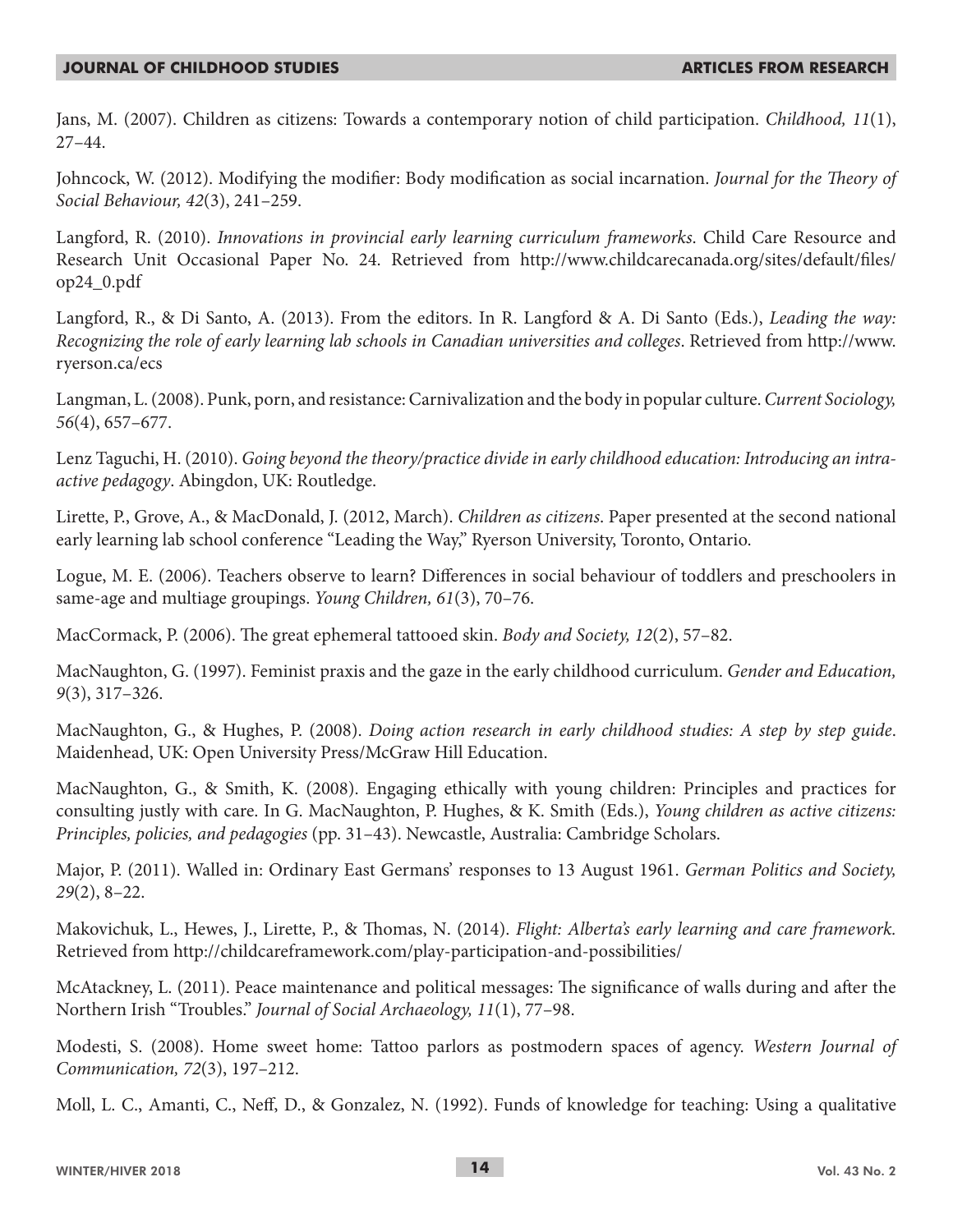approach to connect homes and classrooms. *Theory into Practice, 31*(2), 132–141.

Moss, P. (2007). Bringing politics into the nursery: Early childhood education as a democratic practice. *European Early Childhood Education Research Journal, 15*(1), 5–20.

Moss, P. (Ed.). (2013). *Early childhood and compulsory education: Reconceptualising the relationship*. Abingdon, UK: Routledge.

Moss, P. (2014). *Transformative change and real utopias in early childhood education: A story of democracy, experimentation, and potentiality*. Abingdon, UK: Routledge.

Nxumalo, F. (2016). Storying practices of witnessing: Refiguring quality in everyday pedagogical encounters. *Contemporary Issues in Early Childhood, 17*(1), 39–53.

Olsson, L. M. (2009). *Movement and experimentation in young children's learning: Deleuze and Guattari in early childhood education*. London, UK: Routledge.

Pacini-Ketchabaw, V. (Ed.) (2010). *Flows, rhythms, and intensities of early childhood education curriculum*. NewYork, NY: Peter Lang.

Pacini-Ketchabaw, V., Nxumalo, F., Kocher, L., Elliot, E., & Sanchez, A. (2015). *Journeys: Reconceptualizing early childhood practices through pedagogical narration*. Toronto, ON: University of Toronto Press.

Pacini-Ketchbaw, V., & Pence, A. (2011). The postmodern curriculum: Making space for historically and politically situated understandings. *Australasian Journal of Early Childhood, 36*(1), 4–8.

Pacini-Ketchabaw, V., & Prochner, L. (Eds.). (2013). *Resituating Canadian early childhood education*. New York, NY: Peter Lang.

Ritchie, J. (2012). Early childhood education as a site of ecocentric counter-colonial endeavour in Aotearoa New Zealand. *Contemporary Issues in Early Childhood, 13*(2), 86–98.

Rose, D. B. (2011). *Wild dog dreaming: Love and extinction*. Charlottesville, VA: University of Virginia Press.

Rose, D. B., van Dooren, T., Chrulew, S., Cooke, S., Kearnes, M., & O'Gorman, E. (2012). Thinking through the environment, unsettling the humanities. *Environmental Humanities, 1*(1), 1–5. Retrieved from https:// environmentalhumanities.org/arch/vol1/EH1.1.pdf

Rose, S. (2013). *Putting narrative documentation to work: A search for educational abundance* (Unpublished doctoral dissertation). University of New Brunswick, Fredericton.

Shoveller, J. A., & Johnson, J. L. (2006). Risky groups, risky behaviour, and risky persons: Dominating discourses on youth sexual health. *Critical Public Health, 16*(1), 47–60.

Smith, D. (1987). *The everyday world as problematic: A feminist sociology*. Boston, MA: Northeastern University Press.

Taylor, A. (2013). *Reconfiguring the natures of childhood*. London, UK: Routledge.

Taylor, A., & Pacini-Ketchabaw, V. (2015). Learning with children, ants, and worms in the Anthropocene: Towards a common world pedagogy of multispecies vulnerability. *Pedagogy, Culture & Society, 23*(4), 507–529.